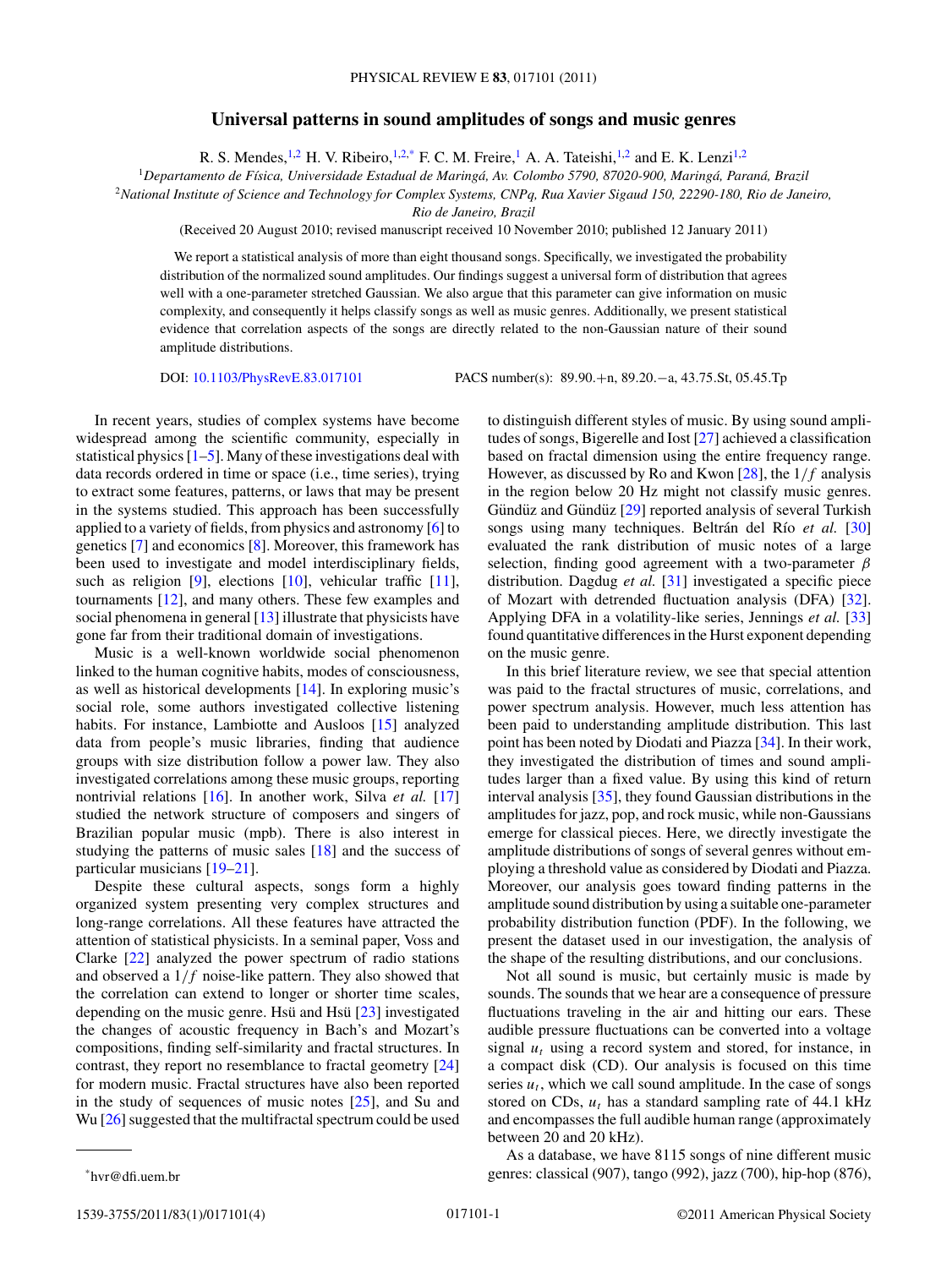<span id="page-1-0"></span>

FIG. 1. The normalized sound amplitude of (a) a classical piece and (b) a heavy-metal song (labeled in the figure). Note that the signals are quite different; the first one presents a more complex structure characterized by "bursts" while the second resembles Gaussian noise.

mpb (580), flamenco (524), pop (998), techno (900), and heavy metal (1638). The songs were chosen as to cover a large number of composers and singers. For instance, for classical music, we have taken pieces from Bartók, Beethoven, Berlioz, Brahms, Bruch, Chopin, Dvorak, Fauré, Grieg, Malher, Marcello, Mozart, Rachmaninov, Strauss, Schuber, Schumann, Scriabin, Shostakovich, Sibelius, Stravinsky, Tchaikovsky, Verdi, Vivaldi, and others.

When a time series is analyzed, a way to view its variability (complexity) is at least in part by investigating its PDF. In the case of music, the mean amplitude is approximately zero since a vibration essentially occurs around this value. In addition, the mean (global) intensity is not relevant to the variability (complexity) of a song. Motivated by these facts, our research is based on the PDF of recorded data regardless of their mean value and their real amplitudes. In other words, we consider that the complexity of a song is not related to its mean intensity but to the relative variability of the amplitudes. Thus, instead of employing the amplitude  $u_t$  in different time instants  $t$ , we focus attention on  $u_t$  subtracted from its mean value  $\mu$ and divided by its standard deviation  $\sigma$ . This corresponds to using  $z_t = (u_t - \mu)/\sigma$  instead of  $u_t$ . Figure 1 illustrates the behavior of  $z_t$  for two songs, a classical piece and a heavy-metal song. This figure is enough to reveal qualitative differences between these two songs. In the classical piece, we can observe some kind of bursts giving rise to a non-Gaussian distribution. However, for the heavy-metal song, the signal is very similar to Gaussian noise—no complex structure is perceptible.

Motivated by these distinct behaviors, we investigated the distribution of  $z_t$  for all the songs in our data set. In Fig. [2,](#page-2-0) we show the PDF for some representative songs. As we can verify from this figure, the shape of distributions goes from a long tail to Laplace to Gaussian distribution. A family of functions that has the Gaussian and the Laplace distributions as a particular case is given by the stretched Gaussian [\[36,37\]](#page-3-0)  $p(z) = N \exp(-b|z|^c)$ , where *N* is the normalization constant,

*b* is directly related to the standard deviation, and *c* is a positive parameter. Since the distribution  $p(z)$  is normalized to unity and the variable *z* is defined in such a way that its standard deviation is equal to 1, the parameters *N* and *b* become functions exclusively of *c*, leading to

$$
p(z) = \frac{c}{2} \left( \frac{\Gamma(3/c)}{\Gamma(1/c)^3} \right)^{1/2} \exp\left(-\left(\frac{\Gamma(3/c)}{\Gamma(1/c)}\right)^{c/2} |z|^c\right), \quad (1)
$$

with  $\Gamma[w]$  being the Euler  $\gamma$  function. Also in Fig. [2,](#page-2-0) the least square fits to the data of the function are shown. Observe that we find a good agreement between the data and the model for the songs represented in this figure, and a similar agreement has been found for the others (at least in the central part of the distribution).

The only model parameter is *c*, and it may give useful information about music complexity. First note that for values of *c* smaller than 1, heavy tail distributions emerge. In some sense, these heavy tails reflect the complex structures that we see in Fig. 1(a), that is, larger fluctuations. Increasing *c* makes the tails shorter and recovers some known distributions (Laplace for  $c = 1$  and Gaussian for  $c = 2$ ). In this context, a shorter tail indicates that larger fluctuations become rare, leading to music signals very similar to Gaussian noise [see Fig.  $1(b)$ ]. From the musical point of view, the word *complexity* may be related to several aspects of the song or even to music taste. In the present context, it should be viewed a comparative measurement, that is, a measure of how the empirical distributions differs from the Gaussian one.

Based on this discussion, we may use  $c$  to sort the songs and music genres in a kind of complexity order (smaller *c* is related to a large complexity). In order to construct this rank for music genres, we evaluate the mean value of *c* over all songs of each music genre considered here as shown in Fig. [3\(a\).](#page-2-0) Our findings agree with other works in the sense that there is a quantitative difference between classic and light or dancing music [\[33,34\]](#page-3-0). However, it is interesting to note that music genres are not well defined [\[40\]](#page-3-0). Thus, any taxonomy may be controversial, representing an open problem of automatic classification like other problems of pattern recognition. To take a glance at this complicated problem, we also evaluated the probability distribution of *c* for each music genre as shown in Fig. [3\(b\).](#page-2-0) We can see that there are overlapping regions for all genres, reflecting the fuzzy boundaries existent in the music genre definitions.

Despite the complex situation that emerges in the problem of automatic genre classification [\[41–44\]](#page-3-0), our model is very simple. From the qualitative point of view, the characteristics of songs and music genres are related with multidimensional aspects such as timber, melody, harmony, and rhythm, among others. Thus, as a minimalist model, the classification presented here must be viewed as a kind of global measure for these qualitative aspects. In addition, we have to note that correlation aspects are lost when we consider only the histogram as presented in Fig. [2.](#page-2-0) In the same way, information is also lost when someone considers only some correlations. However, we remark that the results concerning the genre classification, here obtained by using only the PDF of sound amplitude, are in statistical agreement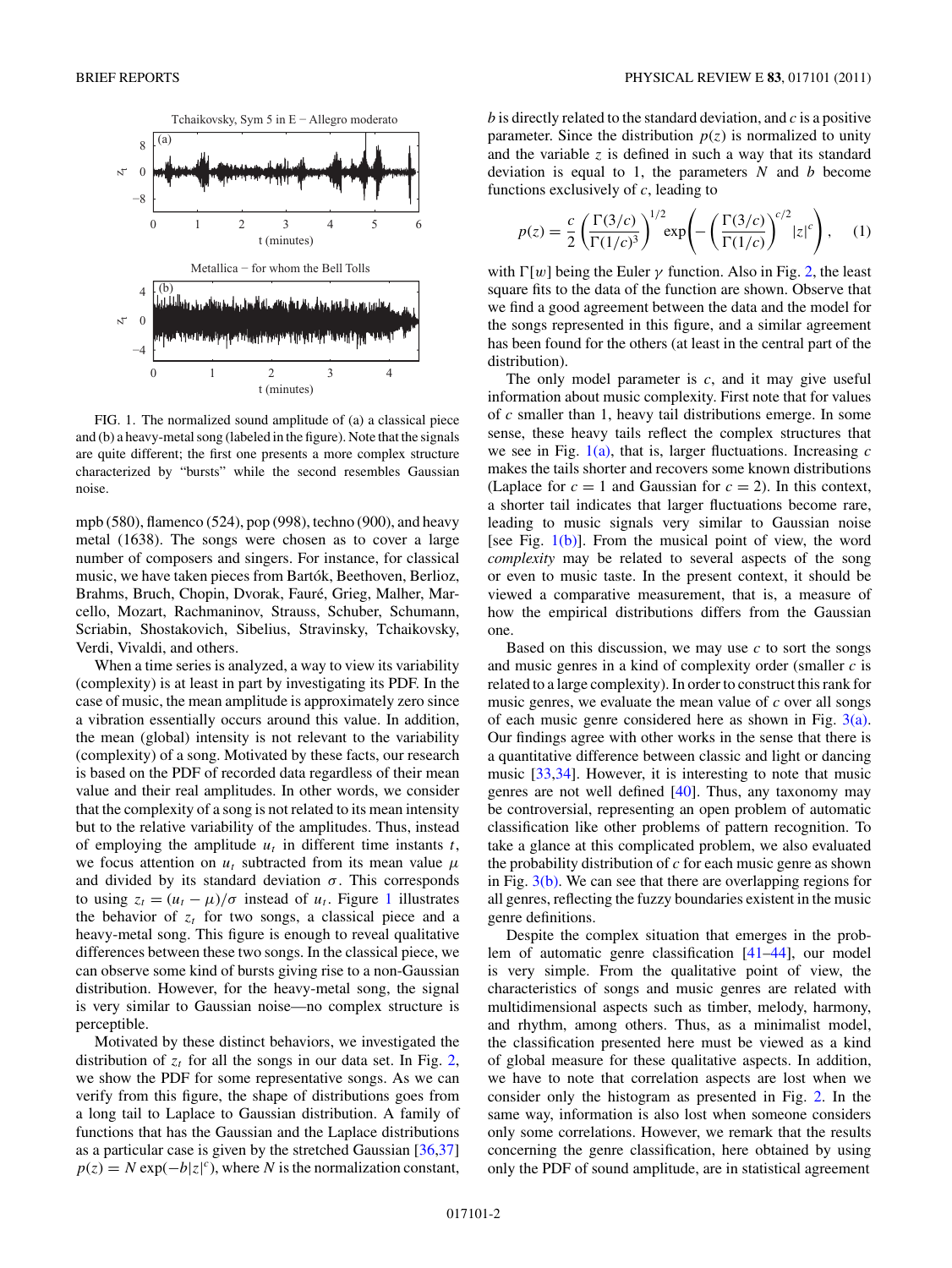<span id="page-2-0"></span>

FIG. 2. (Color online) Histograms of some representative songs (labeled in the figure) in comparison with the stretched Gaussian, Eq. [\(1\)](#page-1-0). The squares (circles) are in the right (left) channel of the stereo audio. As we see, the two channels are quite similar in the sense that the statistical results do not dramatically change when considering the right or left channel.



FIG. 3. (Color online) (a) In ascending order, the mean values of the parameter *c* corresponding to the stretched Gaussians employed for each music genre considered here. (b) The distribution of the parameter *c* for each genre. (c) Scatter plot of the parameter *c* vs the Hurst exponent, *h*, obtained via detrended fluctuation analysis (DFA) [\[38,39\]](#page-3-0) of sound intensity  $z<sub>t</sub><sup>2</sup>$ . The dashed line is a guide for our eyes.